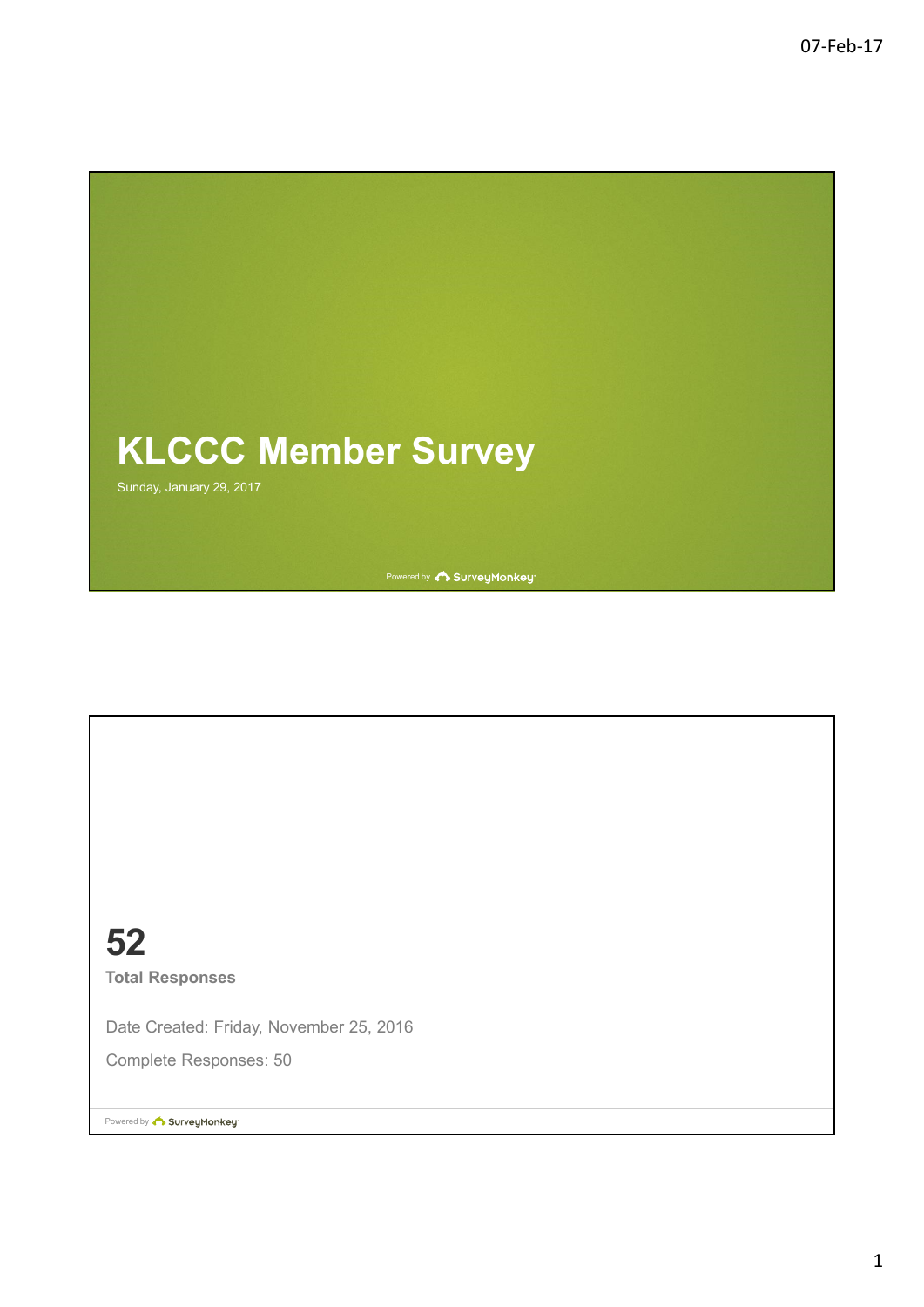



### 2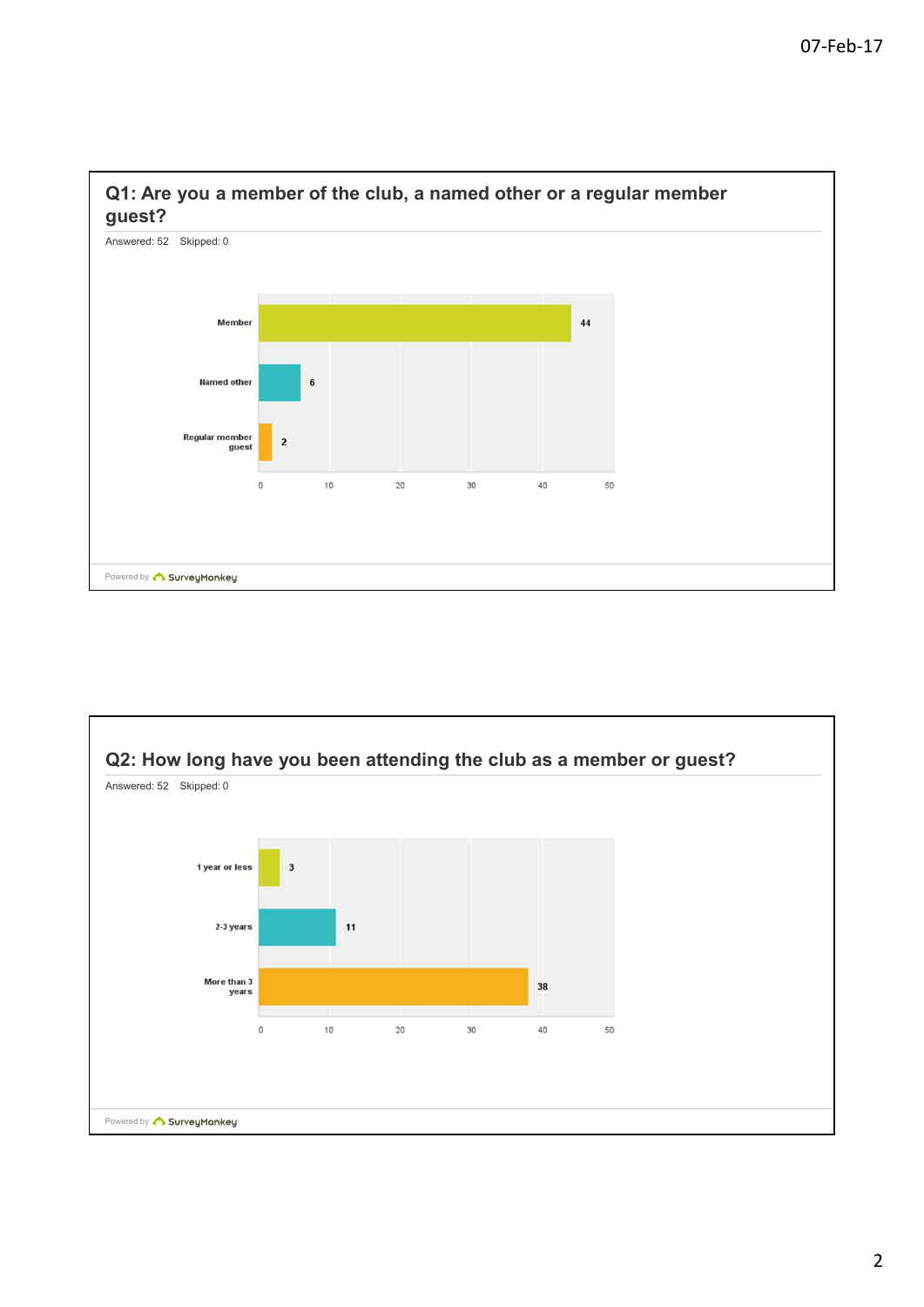

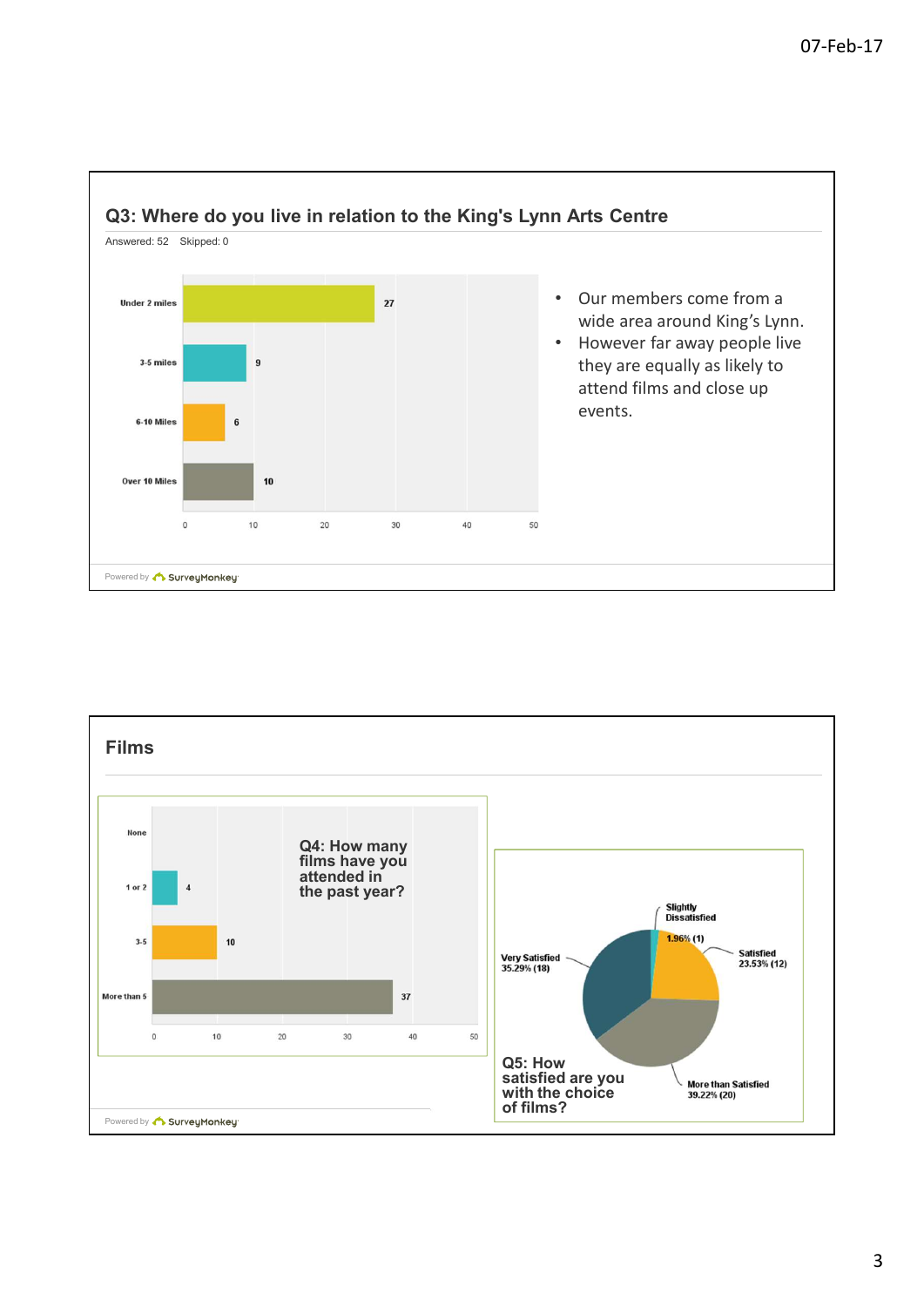

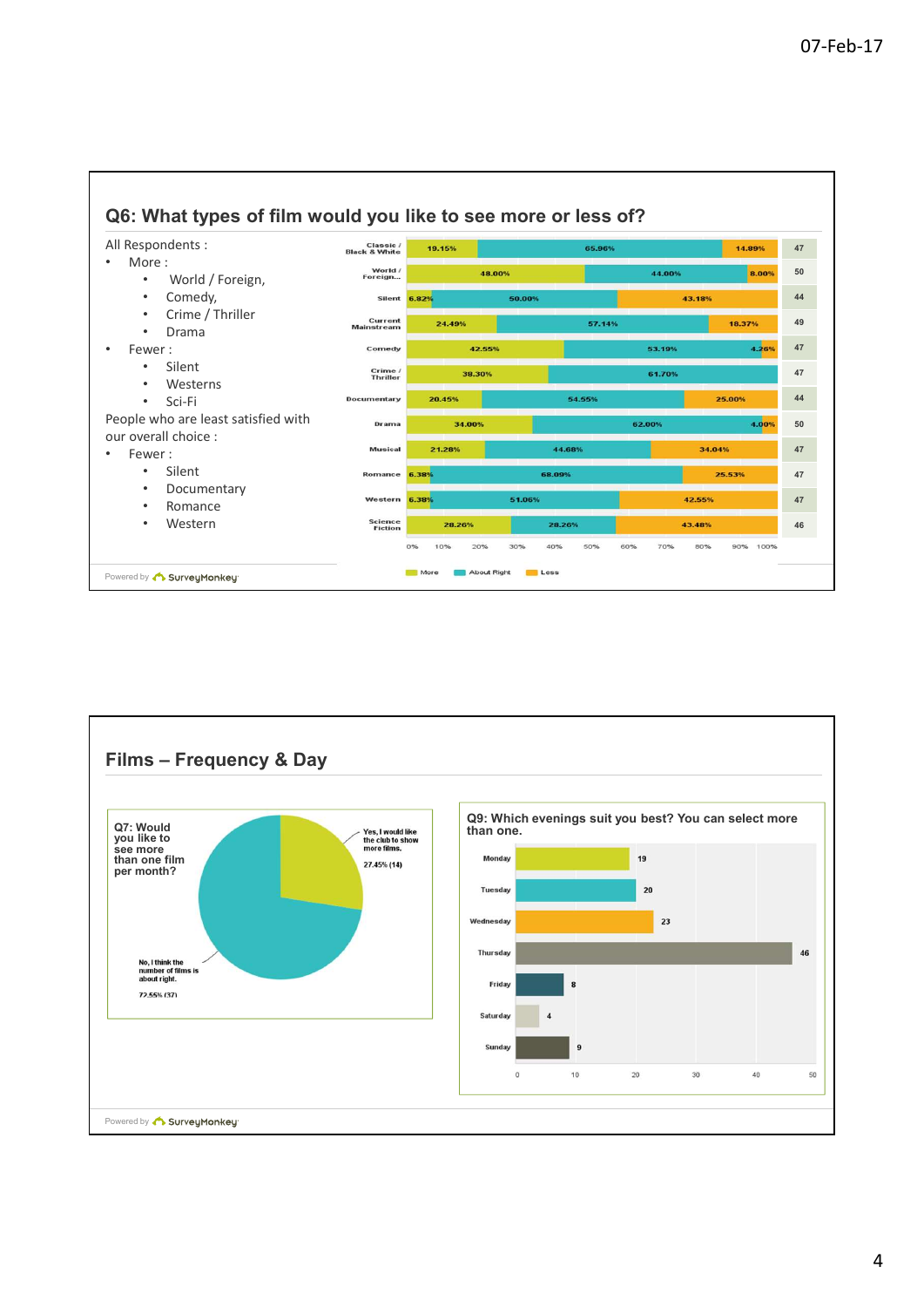### Q8: We show our films at the King's Lynn Arts Centre. Do you have any comments on the venue?

|                                                                                                                             | 07-Feb-17 |
|-----------------------------------------------------------------------------------------------------------------------------|-----------|
|                                                                                                                             |           |
|                                                                                                                             |           |
|                                                                                                                             |           |
|                                                                                                                             |           |
|                                                                                                                             |           |
|                                                                                                                             |           |
|                                                                                                                             |           |
|                                                                                                                             |           |
| Q8: We show our films at the King's Lynn Arts Centre. Do you have any                                                       |           |
| comments on the venue?                                                                                                      |           |
|                                                                                                                             |           |
| large venue always possible to find a seat without somebody directly in front of you<br>cosy, good view with tiered seating |           |
| convenient in the centre of KL; good rake of seats so can see well from all seats<br>Its a reasonable venue                 |           |
| Like to watch films as an audience, so auditorium is good, but<br>Intimate atmosphere                                       |           |
| wonderful venue<br>Central location                                                                                         |           |
| Location and history<br>Historic atmosphere                                                                                 |           |
| Tiered seats. Size of venue.<br>Super to use such an historic building<br>Good location.                                    |           |
| Convenient location. Historic venue. Easy parking<br>It's good<br>size                                                      |           |
| Local for us<br>Its a lovely old theatre                                                                                    |           |
| Like the size of the theatre. Just right for films.<br>character, a way of supporting its existence                         |           |
| Good venue<br>The history of the place, ambience                                                                            |           |
| Good venue<br>it is such a lovely building                                                                                  |           |
| <b>Historic setting</b><br>Small, historic, attractive                                                                      |           |
| It's a great venue. Good to use an old theatre<br>Love the history & character of the building.                             |           |
| Location, layout (good sight lines), size<br>Location                                                                       |           |
| Wonderful heritage<br>small friendly venue                                                                                  |           |
| Convenient and ok. Also helps to keep the place alive.<br>Location, layout (good sight lines), size<br>it's still there     |           |
| Historic building<br>Atmospheric building, good that we can have parties in Crofters.<br>Compact friendly venue             |           |
| We are indeed fortunate to have such a venue. Great atmosphere<br>For me it is very accessible but it is cold in winter.    |           |
| location<br>Convenient. About the right size                                                                                |           |
| The seating, screen and dimmed lighting makes it feel exactly like a cinema.<br>Very atmospheric.                           |           |
|                                                                                                                             |           |
| Powered by <b>C</b> SurveuMonkeu                                                                                            |           |

## Q8: We show our films at the King's Lynn Arts Centre. Do you have any comments on the venue?

| It's a great venue. Good to use an old theatre<br>Location, layout (good sight lines), size<br>Wonderful heritage                                                                                                                                     | Love the history & character of the building.<br>Location                                                              |
|-------------------------------------------------------------------------------------------------------------------------------------------------------------------------------------------------------------------------------------------------------|------------------------------------------------------------------------------------------------------------------------|
|                                                                                                                                                                                                                                                       |                                                                                                                        |
|                                                                                                                                                                                                                                                       |                                                                                                                        |
|                                                                                                                                                                                                                                                       | small friendly venue                                                                                                   |
| Location, layout (good sight lines), size                                                                                                                                                                                                             | Convenient and ok. Also helps to keep the place alive.                                                                 |
| it's still there                                                                                                                                                                                                                                      | Historic building                                                                                                      |
| Compact friendly venue                                                                                                                                                                                                                                | Atmospheric building, good that we can have parties in Crofters.                                                       |
| We are indeed fortunate to have such a venue. Great atmosphere                                                                                                                                                                                        | For me it is very accessible but it is cold in winter.                                                                 |
|                                                                                                                                                                                                                                                       |                                                                                                                        |
| location                                                                                                                                                                                                                                              | Convenient. About the right size                                                                                       |
| The seating, screen and dimmed lighting makes it feel exactly like a cinema.                                                                                                                                                                          | Very atmospheric.                                                                                                      |
| Powered by CourveyMonkey                                                                                                                                                                                                                              |                                                                                                                        |
| Q8: We show our films at the King's Lynn Arts Centre. Do you have any                                                                                                                                                                                 |                                                                                                                        |
| comments on the venue?                                                                                                                                                                                                                                |                                                                                                                        |
| The old seats need replacing. The newer ones are fine, but the old ones are really<br>unpleasant. Toilets need improving, but they are tolerable.                                                                                                     | Hopefully before too long - the heating                                                                                |
| heating                                                                                                                                                                                                                                               | 1. Heating 2. Sound quality 3. Better lighting could cheer it up                                                       |
| Some seats are uncomfortable and IT IS COLD at times                                                                                                                                                                                                  | Seating is very uncomfortable. Sound quality. Heating !!!!!                                                            |
| Seats and heating                                                                                                                                                                                                                                     | Toilets require renovation.                                                                                            |
| Temperature (can be cold in winter)                                                                                                                                                                                                                   | The comfort of seating                                                                                                 |
|                                                                                                                                                                                                                                                       |                                                                                                                        |
|                                                                                                                                                                                                                                                       | Heating in winter                                                                                                      |
|                                                                                                                                                                                                                                                       | very cold the last few times I've been and friends no longer come 'cos of the poor seats                               |
|                                                                                                                                                                                                                                                       | Heating                                                                                                                |
|                                                                                                                                                                                                                                                       | Temperature control seems to have improved. Long may it last!                                                          |
| Bar<br>seating<br>The seating & heating<br>Sometimes a bit chilly<br>Crofters open on film nights. Full refurbishment of theatre including new seating but not                                                                                        | temperature control                                                                                                    |
|                                                                                                                                                                                                                                                       | Heating and some seating                                                                                               |
|                                                                                                                                                                                                                                                       | Because of the history & character of the building there are times when conditions are                                 |
|                                                                                                                                                                                                                                                       | draughty & at times, Arctic.                                                                                           |
|                                                                                                                                                                                                                                                       | Seats. Put the heating on when it's cold.<br>disabled access of course-stairs may stop me coming if my legs get worse! |
|                                                                                                                                                                                                                                                       | Heating and seats                                                                                                      |
| ripping out raised floor.<br>Too cold at times, some uncomfortable seats<br>Often too cold and film often too loud<br>Too cold at times, some uncomfortable seats<br>needs to be a little warmer sometimes<br>Heating<br>No need to improve anything. | Temperature. Seating.                                                                                                  |
| access for disabled, seats, heating                                                                                                                                                                                                                   | Heating, seating towards the back needs replacing, it's like sitting against a cobbled wall<br>sometimes!              |
|                                                                                                                                                                                                                                                       | Heating in winter months please                                                                                        |
| It would be great if it could be a bit warmer in winter!<br>heating & blackout                                                                                                                                                                        | Heating!                                                                                                               |
| More comfortable seats, better temperature control                                                                                                                                                                                                    | Cold in winter. Uncomfortable seating.                                                                                 |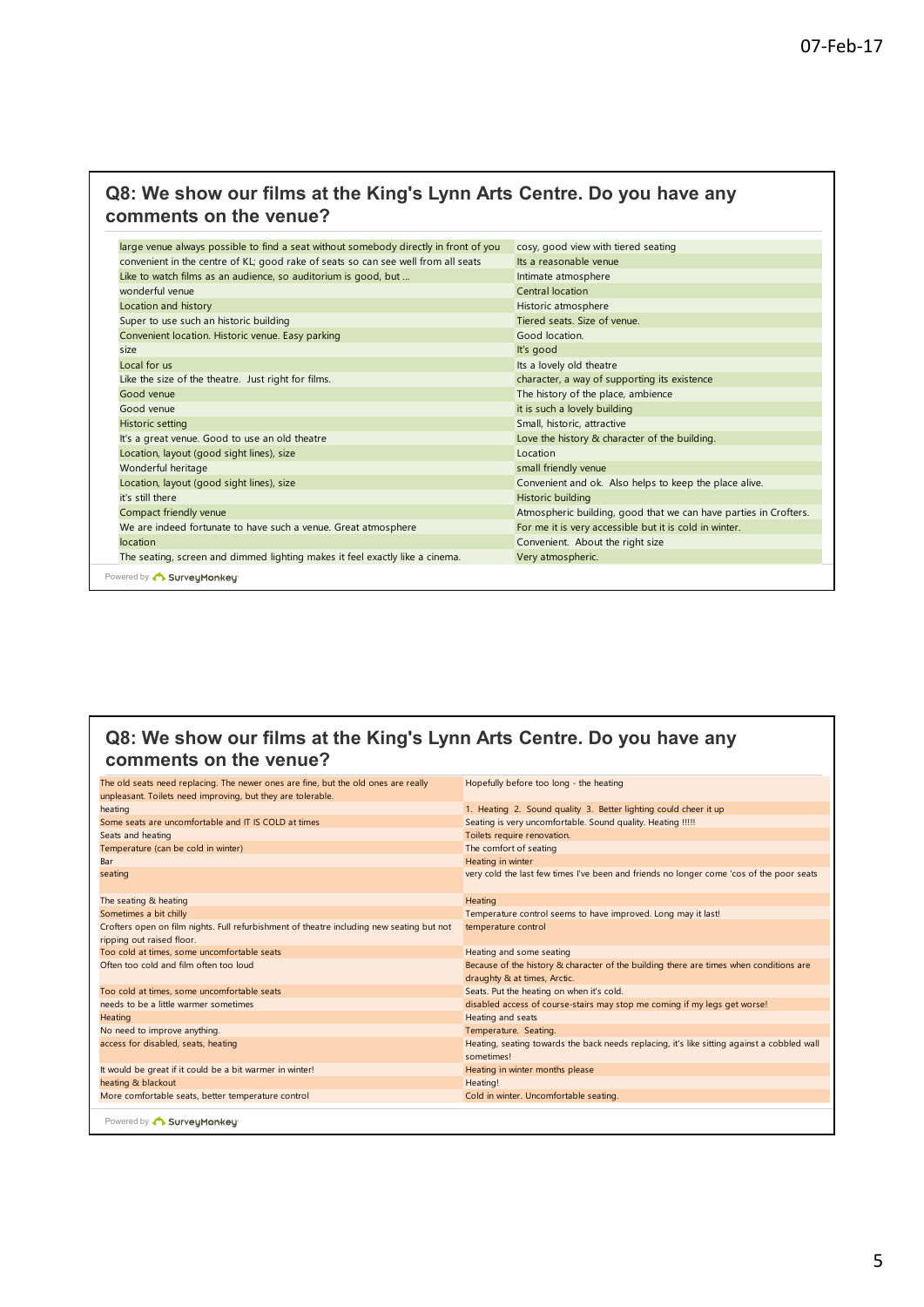

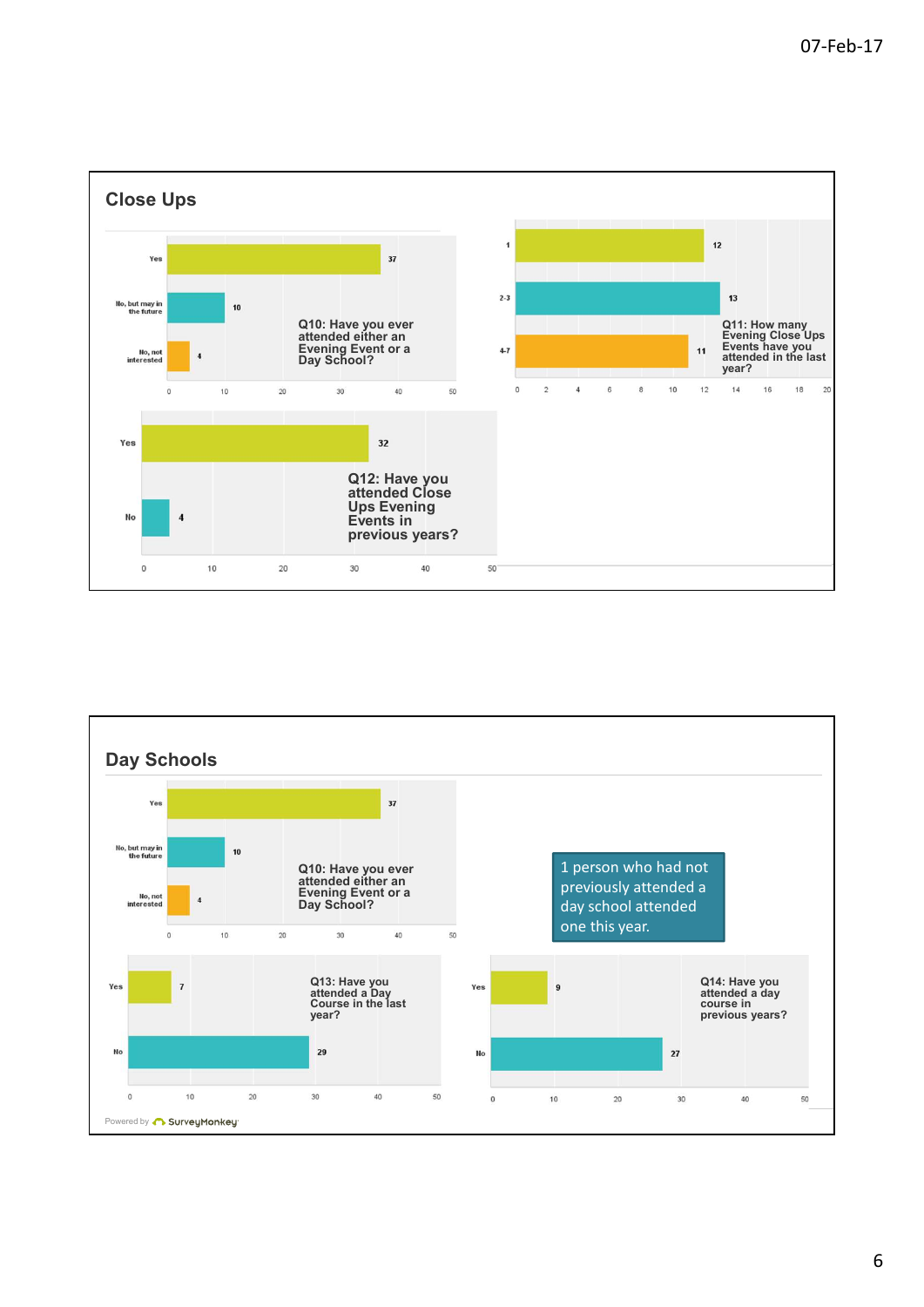٦

| <b>Close Ups &amp; Day Schools</b>                                                                                                                                                                                                                                |                                                                                                                                                                                                                                                                                                                                                                                                                                      |
|-------------------------------------------------------------------------------------------------------------------------------------------------------------------------------------------------------------------------------------------------------------------|--------------------------------------------------------------------------------------------------------------------------------------------------------------------------------------------------------------------------------------------------------------------------------------------------------------------------------------------------------------------------------------------------------------------------------------|
| If you do not attend these sessions, is there any specific<br>reason or anything we could do to attract you?                                                                                                                                                      |                                                                                                                                                                                                                                                                                                                                                                                                                                      |
| am rather shallow in my enjoyment of film and literature<br>(perhaps because of my scientific education) and never read the<br>"messages" or allegories in film. Thus I am wary of joining<br>discussions of film to which I feel I may not be able to contribute | Do you have any further comments about Close Ups or Day Schools?                                                                                                                                                                                                                                                                                                                                                                     |
| I'm a new member, so the only reason is that I haven't been able<br>to attend one as yet.<br>Just lack of time due to other commitments; and really just enjoy<br>watching cinema without wanting to delve too deeply.<br><b>No</b><br>work saturdays             | A useful addition to the club but not usually my scene.<br>Close Ups - very enjoyable<br>Close Ups offer a varied programme.<br>Enjoyed the one on Kurosawa and the Seven Samurai. National film histories are very<br>interesting. Missed the French New Wave and Iranian one, any chance of repeating<br>them?                                                                                                                     |
|                                                                                                                                                                                                                                                                   | fascinating and very good value for money<br>don't want to commit a day to a day school, but would be pleased if some of the<br>subjects were included for evening events, ie condensed /short versions.<br>Need to vary format<br>None other than the enthusiasm & knowledge of Ms Burge is inspiring.<br>Only reason for not attending more is clashes with other commitments<br>Sue Burge is an excellent presenter<br>Very good. |
| Powered by <b>Construction SurveyMonkey</b>                                                                                                                                                                                                                       | we enjoy the passing on of film knowledge.Day schools open new fields to watch.good<br>discussions.                                                                                                                                                                                                                                                                                                                                  |

 $\Gamma$ 

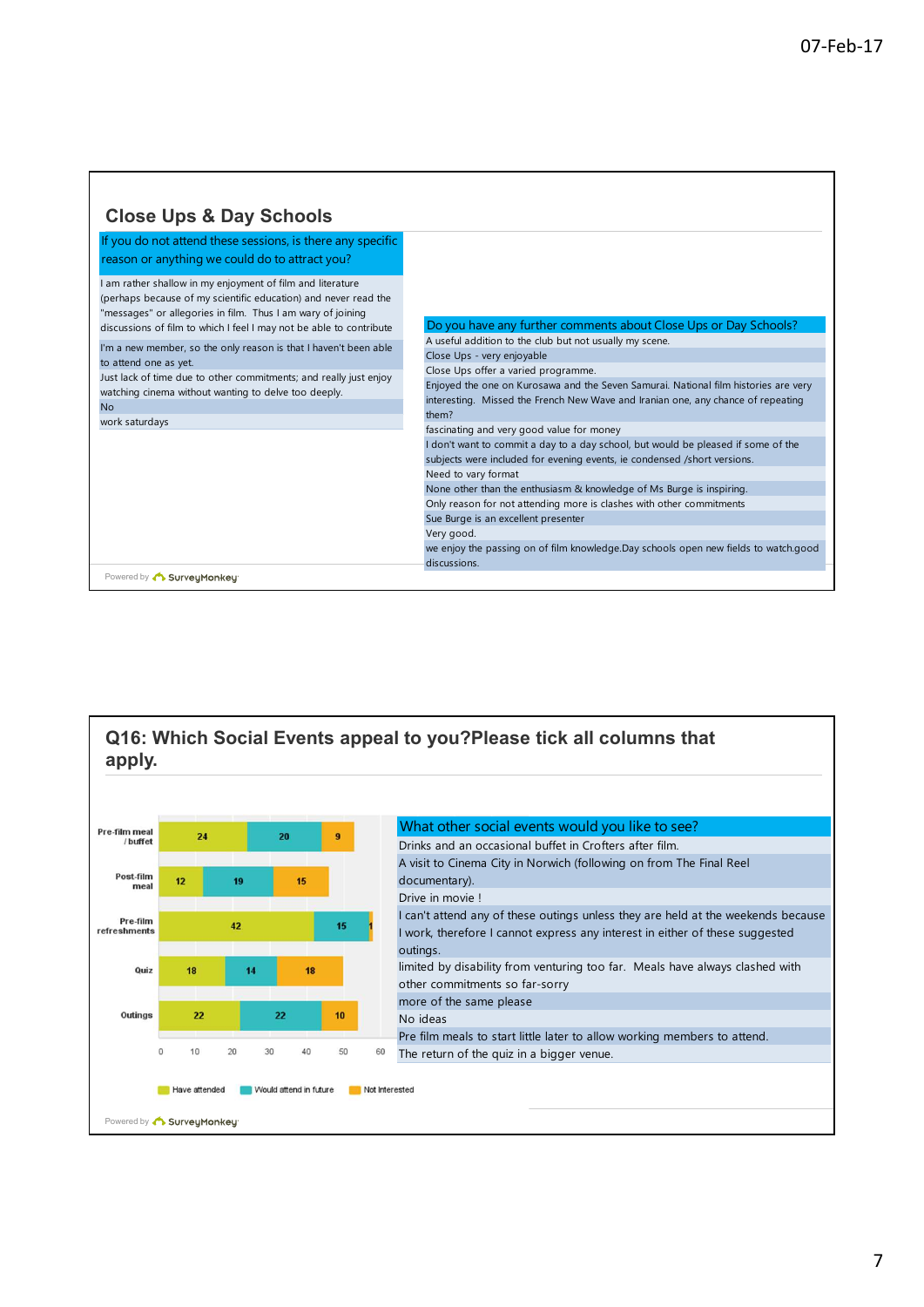

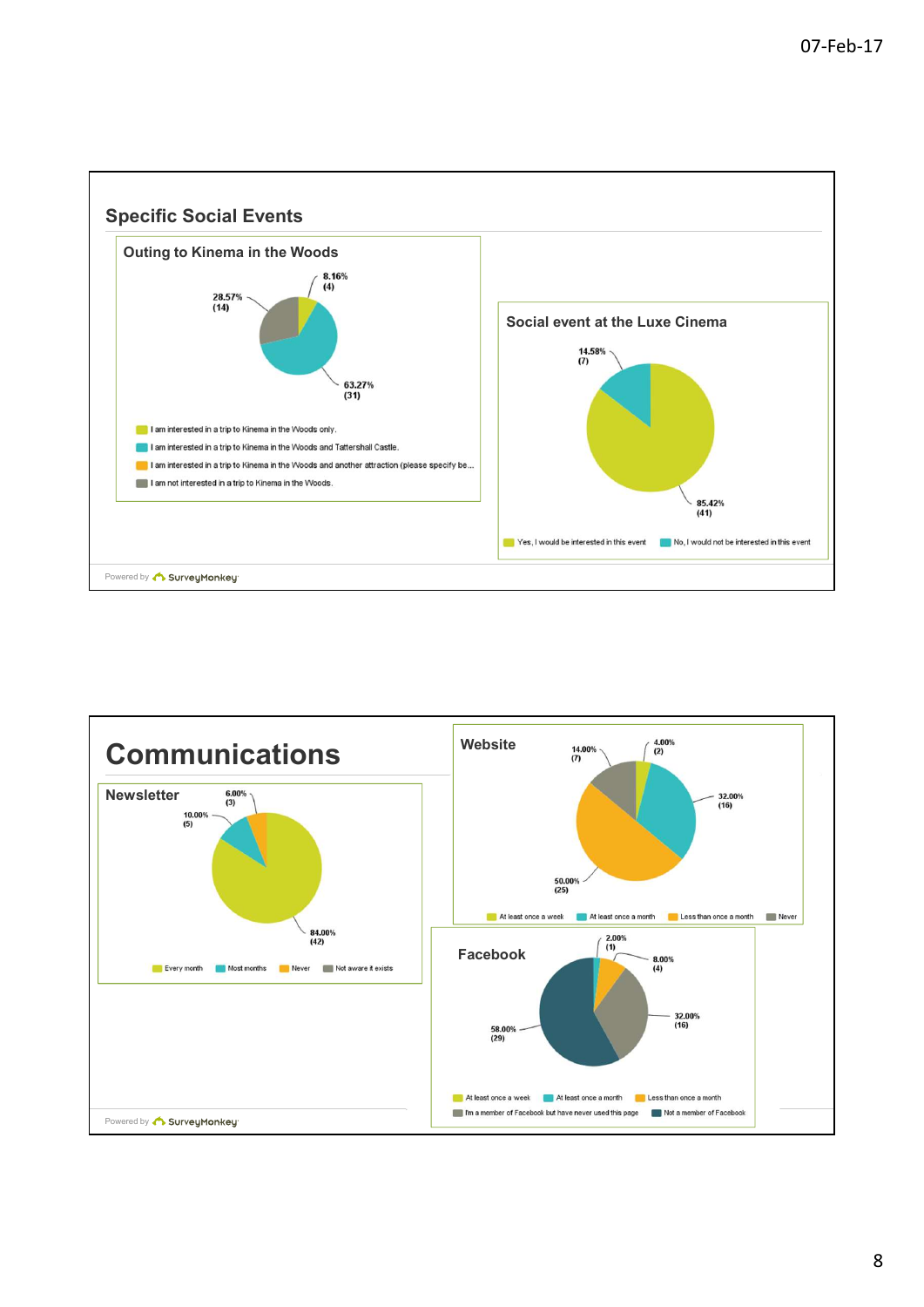|                                                                               | What do you use the website for?                              |
|-------------------------------------------------------------------------------|---------------------------------------------------------------|
| <b>Communications</b>                                                         | As I just read the email newsletter when it arrives           |
|                                                                               | Checking details and dates of forthcoming films               |
| What parts of the newsletter do you find most / least interesting?            | checking film details etc and what's coming up                |
| all of it                                                                     | Checking for details of film club events/showings             |
| All of it as it is very detailed.                                             | Checking for films or social events                           |
| All of it. Good to keep updated & see what is coming                          | Checking on events                                            |
| As a named other it is not sent to me and all communication has to come       | Checking upcoming film information                            |
| through the member who signed up. It would be great if I could also be on the | Film listings                                                 |
| list.                                                                         | Info about films and dates                                    |
| Background information about the coming films                                 | Info and interest                                             |
| Details of upcoming films, including intriguing snippets.                     | Information about the films and social events                 |
| Don't do facebook                                                             | Just to keep abreast of things.                               |
| Hard to specify $\sim$ all of interest.                                       | More information about the films to be screened               |
| I haven't read the newsletter, yet. Although o have received it.              |                                                               |
| Info concerning the films we are to see and outing info.                      | to check up on films                                          |
| Most interesting are the previews of films. Rest is pretty good as well       | to check what's on                                            |
| Preview of films, forthcoming events.                                         | to find details of events                                     |
| Programme plus film notes                                                     |                                                               |
| Regularly use it to check details of upcoming films and other events such as  | Please add any comments about how we could                    |
| close-ups. Less interested in people's reminiscences                          | better use Facebook and other social media.                   |
| The film listings                                                             | Although a member I don't use Facebook.                       |
| What is coming up                                                             | I didn't even know you had a Facebook page.                   |
| Powered by CourveyMonkey                                                      | I will have a look as I didn't know there was a facebook page |

# **Communications**

 $\Gamma$ 

| Do you have any other suggestions about how we could communicate to you?                                                                                                 |
|--------------------------------------------------------------------------------------------------------------------------------------------------------------------------|
| Am happy as it is                                                                                                                                                        |
| E mail contact sufficient for me.                                                                                                                                        |
| Email is best I think                                                                                                                                                    |
| Email is the best way.                                                                                                                                                   |
| Happy with current email system                                                                                                                                          |
| I am happy with the quantity and quality of what I receive.                                                                                                              |
| I think lan's pre-film chats are great. The social events seem good, can either join in or not, up to the individual.                                                    |
| Liked the recent printed programme.                                                                                                                                      |
| No all fine at the moment                                                                                                                                                |
| No suggestions. I feel that you keep me well informed about all the events and screenings organised by the club. I enjoy the newsletter and the friendly emails from the |
| club secretary                                                                                                                                                           |
| no the club is excellent with its communication far better than most organisations.                                                                                      |
| No, I think you do a great job                                                                                                                                           |
| None; what you do currently is fine, thank you. PS. Current chairman is excellent at public-speaking before each film - good balance of announcements, comments on       |
| films and events to come; plus snippets of information on the film that night are very interesting.                                                                      |
| Please keep it simple.                                                                                                                                                   |
| Seems OK as it is i.e by e-mail                                                                                                                                          |
| The recent leaflet/programme with the list of films and events was very good. hopefully there will be more                                                               |
|                                                                                                                                                                          |
|                                                                                                                                                                          |
|                                                                                                                                                                          |
|                                                                                                                                                                          |
|                                                                                                                                                                          |
| Powered by <b>C. SurveuMonkeu</b>                                                                                                                                        |